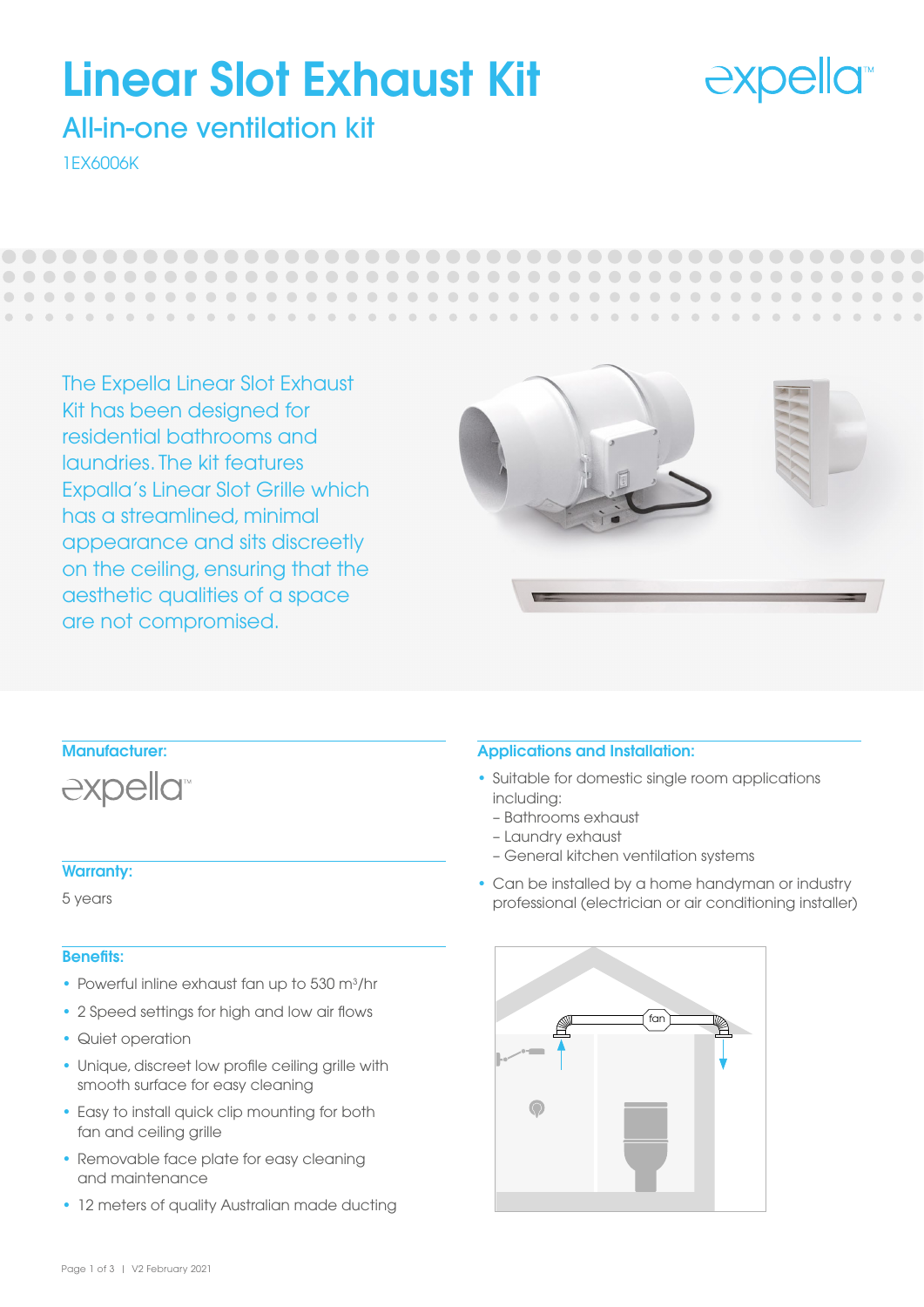## Linear Slot Exhaust Kit 1EX6006

#### Kit Contents:

- 1x Expella EMF150 fan
- 12m 150mm diameter flexible duct
- 1x Linear slot grille
- 150mm non-return damper
- 150mm external grille (plastic)
- **Cable ties** 
	- 4 meters of silver tape

#### Dimensions:















www.expella.com.au